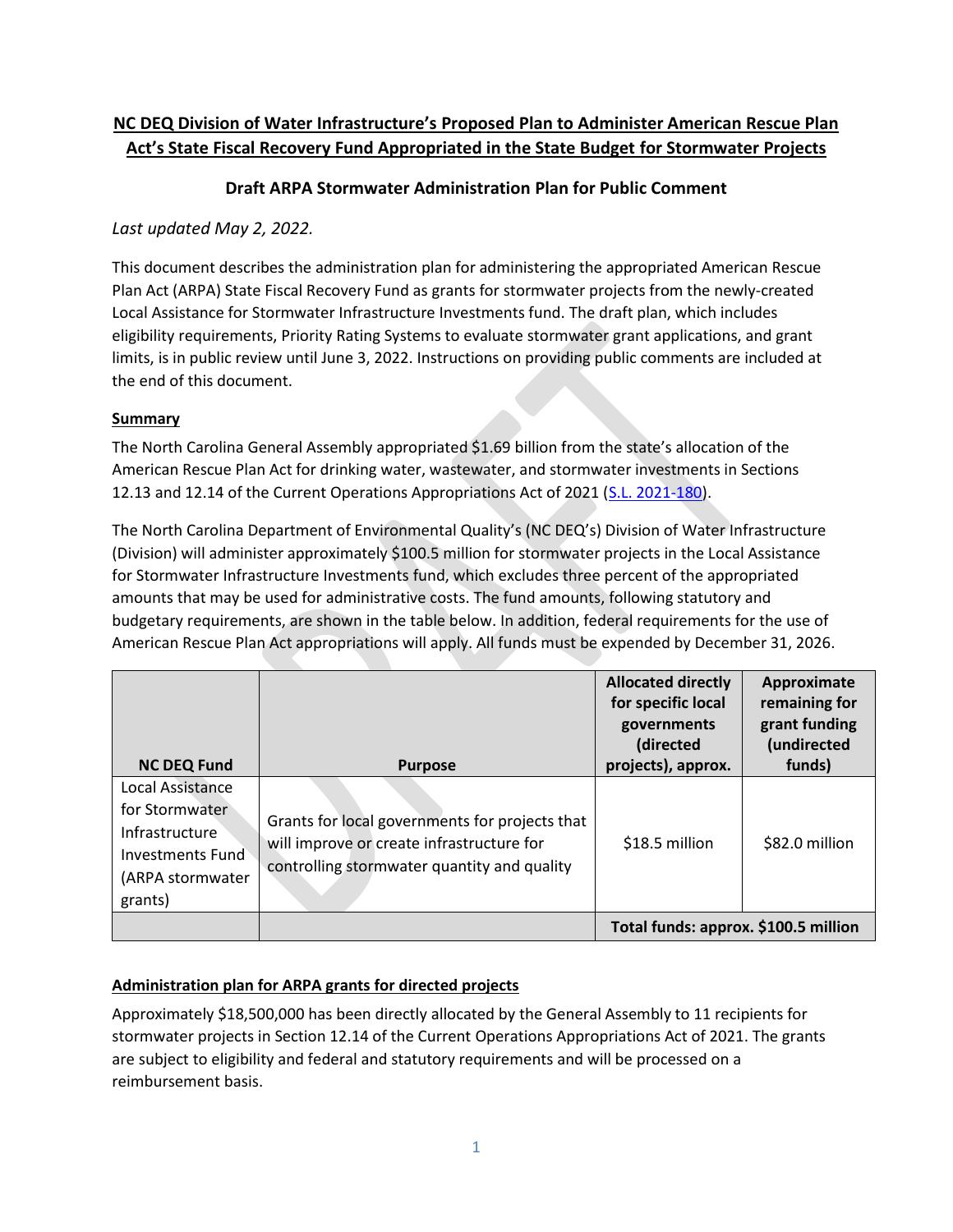## **Administration plan for ARPA grants for all other stormwater funding from the Local Assistance for Stormwater Infrastructure Investments Fund**

Approximately \$82,000,000 will be available for cities (i.e. municipalities) and counties and their regional councils of government and nonprofit entity partners for projects that will improve or create infrastructure for controlling stormwater quantity and quality. The funds will be awarded through the Division's competitive funding process. Eligibility requirements, Priority Rating Systems by which applications for funding will be evaluated, and maximum funding amounts are listed below.

## **A. Entity Eligibility Requirements**

As defined in Session Law 2021-180 Section 12.14.(d), an eligible entity for a grant is "a city or county that (i) documents in a form and manner as the Department may specify a stormwater quality or quantity issue and (ii) demonstrates that it would experience a significant hardship raising the revenue necessary to finance stormwater management activities within its jurisdiction based on income and unemployment data, population trends, and any other data determined relevant by the Department. A regional council of government created pursuant to Part 2 of Article 20 of Chapter 160A of the General Statutes or a nonprofit entity is also an eligible entity under this section if the regional council of government or nonprofit entity partners with a city or county." **These eligibility considerations apply to funding through the Local Assistance for Stormwater Infrastructure Investments fund; they do not apply to Clean Water State Revolving Fund (CWSRF) funding for stormwater projects.**

The State Water Infrastructure Authority (SWIA) and the Division developed proposed eligibility requirements necessary to implement Session Law 2021-180 Section 12.14.(d). Eligibility is determined in two parts. At its meeting on April 14, 2022, SWIA reviewed and approved for public review the following proposed Entity Eligibility Requirements.

**Part 1) Documentation of a Stormwater Quality or Quantity Issue** – Required by Session Law 2021- 180 Section 12.14.(d)(i)

For all stormwater grant applications, applicants will be required to provide:

- A. A narrative that describes the stormwater quality issue and/or stormwater quantity issue (based on historic or projected precipitation) and how the grant will be used to address the issue;
- B. A map and/or a narrative that identifies the location of the stormwater quality and/or stormwater quantity issue. The map and/or narrative must show or describe the watershed above the location, and if possible, identify the acreage, percentage of impervious area and land use cover in the watershed above the location; and
- C. If available, photographs of the stormwater quality and/or stormwater quantity issue and identification of the amount of rainfall that caused the issue, based on the nearest reliable rain gauge, news articles about the issue, or other information that clearly demonstrates the issue.

In addition, applicants must demonstrate that they meet Part 2, described below.

**Part 2) Demonstration of "Significant Hardship Raising the Revenue …"** – Required by Session Law 2021-180 Section 12.14.(d)(ii)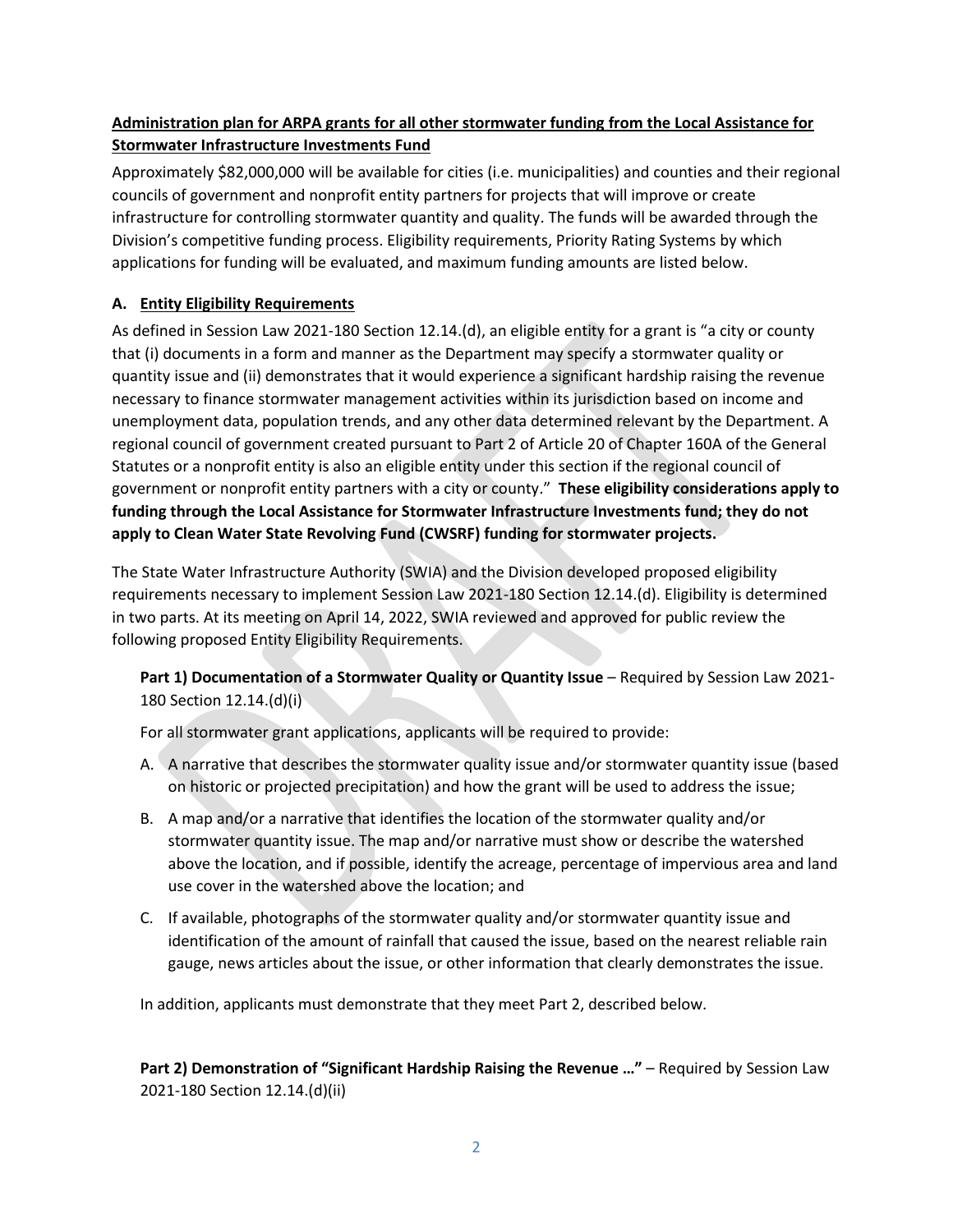The criteria that will be considered when making the determination of significant hardship raising the revenue necessary to finance stormwater management activities will vary by the type of stormwater grant application as follows.

## **I. For applications for Stormwater Construction Grants and Stormwater Planning Grants (except applications to Develop and Implement a New Stormwater Utility)**

An applicant will demonstrate eligibility by meeting any of the three criteria below:

**Criterion 1:** The City or County has a Stormwater Enterprise Fund, and the operating ratio (total operating revenues divided by total operating expenses) in the most recent audit of this Enterprise Fund is less than 1.00.

## **OR**

**Criterion 2:** At least two of the five Local Government Unit (LGU) Indicators for the City or County are worse than the state benchmarks shown in the table below.

| <b>Local Government Unit Indicator</b> |        | Spring 2022 State Benchmark (for<br>reference only; benchmarks are<br>updated annually) |
|----------------------------------------|--------|-----------------------------------------------------------------------------------------|
| <b>Population Change</b>               | <=     | 4.26%                                                                                   |
| Poverty Rate                           | $>=$   | 14.7%                                                                                   |
| Median Household Income                | <=     | \$54,602                                                                                |
| <b>Unemployment Rate</b>               | $>=$   | 3.9%                                                                                    |
| Per Capita Appraised Value of Property | $\leq$ | \$119,594                                                                               |

# **OR**

**Criterion 3:** The City or County as a whole does not meet Criterion 1 or Criterion 2 but has stormwater projects that serve or benefit disadvantaged areas within the City's or County's jurisdiction. To be eligible, 75 percent or more of the project cost must be used to serve or benefit disadvantaged areas. Disadvantaged areas will be based on either:

- NC DEQ's determination of "Potentially Underserved Block Groups" or Tribal boundaries displayed on th[e NC DEQ Community Mapping System.](https://deq.nc.gov/outreach-education/environmental-justice/deq-north-carolina-community-mapping-system) Potentially Underserved Block Groups on the map include the following demographics: the share of nonwhites and Hispanic or Latino (of any race) is over fifty percent or at least ten percent higher than the County or State share, and the share of population experiencing poverty is over twenty percent or at least five percent higher than the County or State share. The applicant can use this map to demonstrate that the proposed project serves or benefits areas located within block groups classified on the map as Potentially Underserved Block Groups or within Tribal boundaries; or
- If the proposed project does not fall within a Potentially Underserved Block Group or Tribal boundary layer on the map, the applicant must provide information in the application explaining what factors would qualify the project area as disadvantaged (such as demographic, historical, cultural, linguistic, low-wealth factors, or other considerations deemed relevant).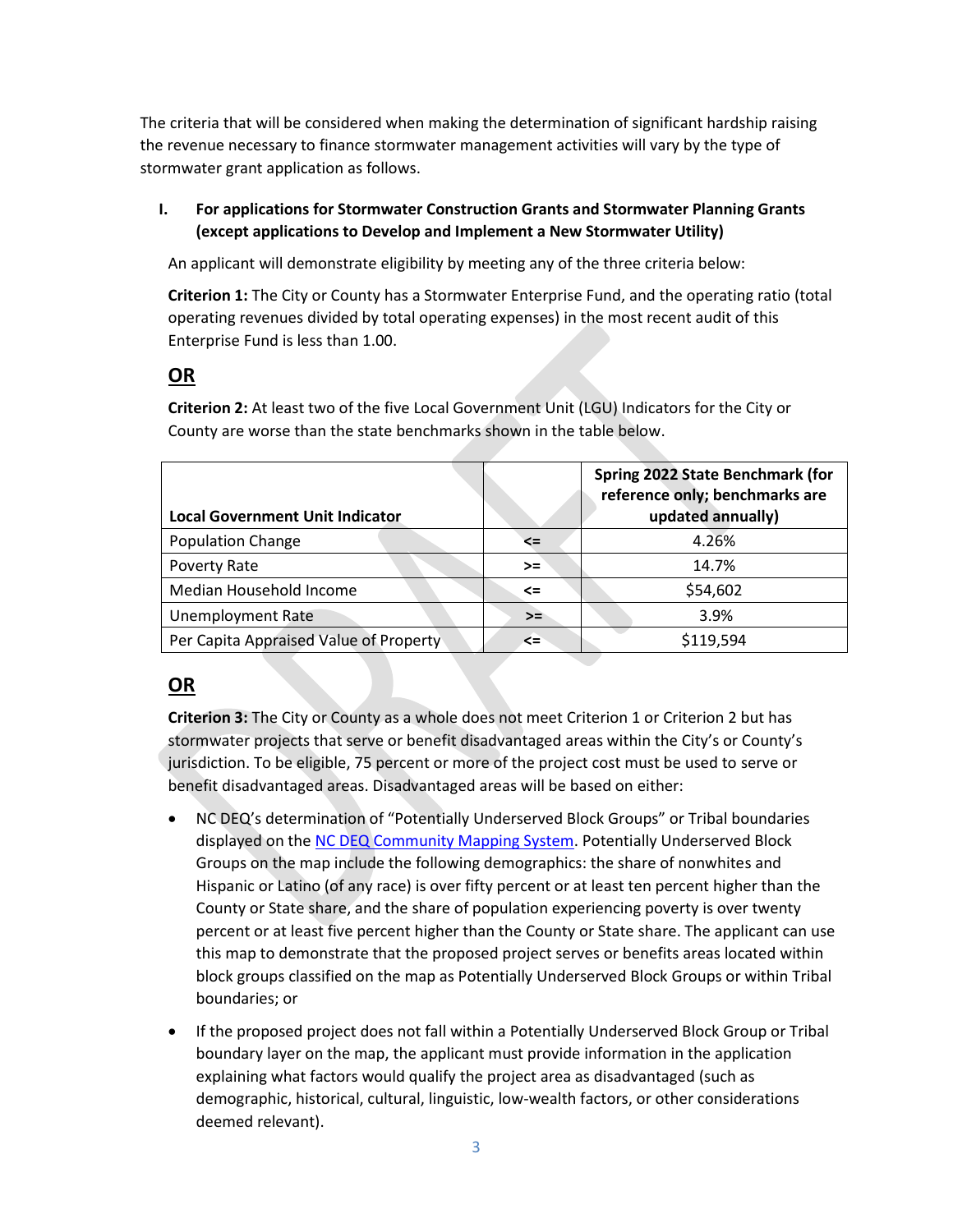#### **II. For applications to Develop and Implement a New Stormwater Utility**

If the City or County does not have a stormwater utility with a Stormwater Enterprise Fund and the project purpose described in the application is to develop and implement a new Stormwater Utility, the City or County will have met the requirement to demonstrate that there is a significant hardship in raising the revenue necessary to finance stormwater management activities within its jurisdiction. The grant amount for which a City or County will be eligible will be capped at different levels based on the number of LGU Indicators (from Criterion 2) that are worse than the state benchmarks. See Section D for more information.

#### **B. Types of Grants**

Session Law 2021-180 Section 12.14.(e) provides for two types of grants from the Local Assistance for Stormwater Infrastructure Investments fund:

(1) Construction grants. – A construction grant is available for the development and implementation of a new stormwater utility or stormwater control measure (SCM), the rehabilitation of existing SCMs, the retrofitting of existing stormwater conveyances to provide SCMs for quantity and quality control purposes, or the installation of innovative technologies or nature-based solutions. The Department shall allow nature-based solutions where feasible and possible.

(2) Planning grants. – A planning grant is available for research or investigative studies, alternatives analyses, the preparation of engineering concept plans or engineering designs, and similar activities intended to help an eligible entity determine the best solutions for the entity's stormwater quality or quantity issue and to engineer and permit the solutions. The Department shall allow nature-based solutions where feasible and possible."

Session Law 2021-180 Section 12.14.(h) provides the following definition: "For purposes of this section, "nature-based solutions" are sustainable planning, design, environmental management, and engineering practices that weave natural features or processes into the built environment to store, infiltrate, and treat water by enlisting natural features and processes in efforts to promote resilience, reduce flood risks, improve water quality, protect coastal property, restore and protect wetlands, stabilize shorelines, and add recreational space."

#### **C. Priority Rating Systems to Evaluate Stormwater Grant Applications**

Applications for funding for stormwater projects will be evaluated and scored according to Priority Rating Systems established by the State Water Infrastructure Authority to award funds.

At its meeting on April 14, 2022, SWIA reviewed and approved for public review two proposed Priority Rating Systems: the Proposed Stormwater Construction Grant Priority Rating System and the Proposed Stormwater Planning Grant Priority Rating System. The Priority Rating Systems may be changed by SWIA prior to funding rounds.

Although the development and implementation of a new stormwater utility is identified in Section 12.14.(e) as a Construction project, the application for grants and activities related to the development and implementation of a new stormwater utility more closely resembles those of Planning projects. The Division proposes to evaluate applications to develop and implement a new stormwater utility as a Planning grant application, using the Draft Stormwater Planning Grant Priority Rating System, and fund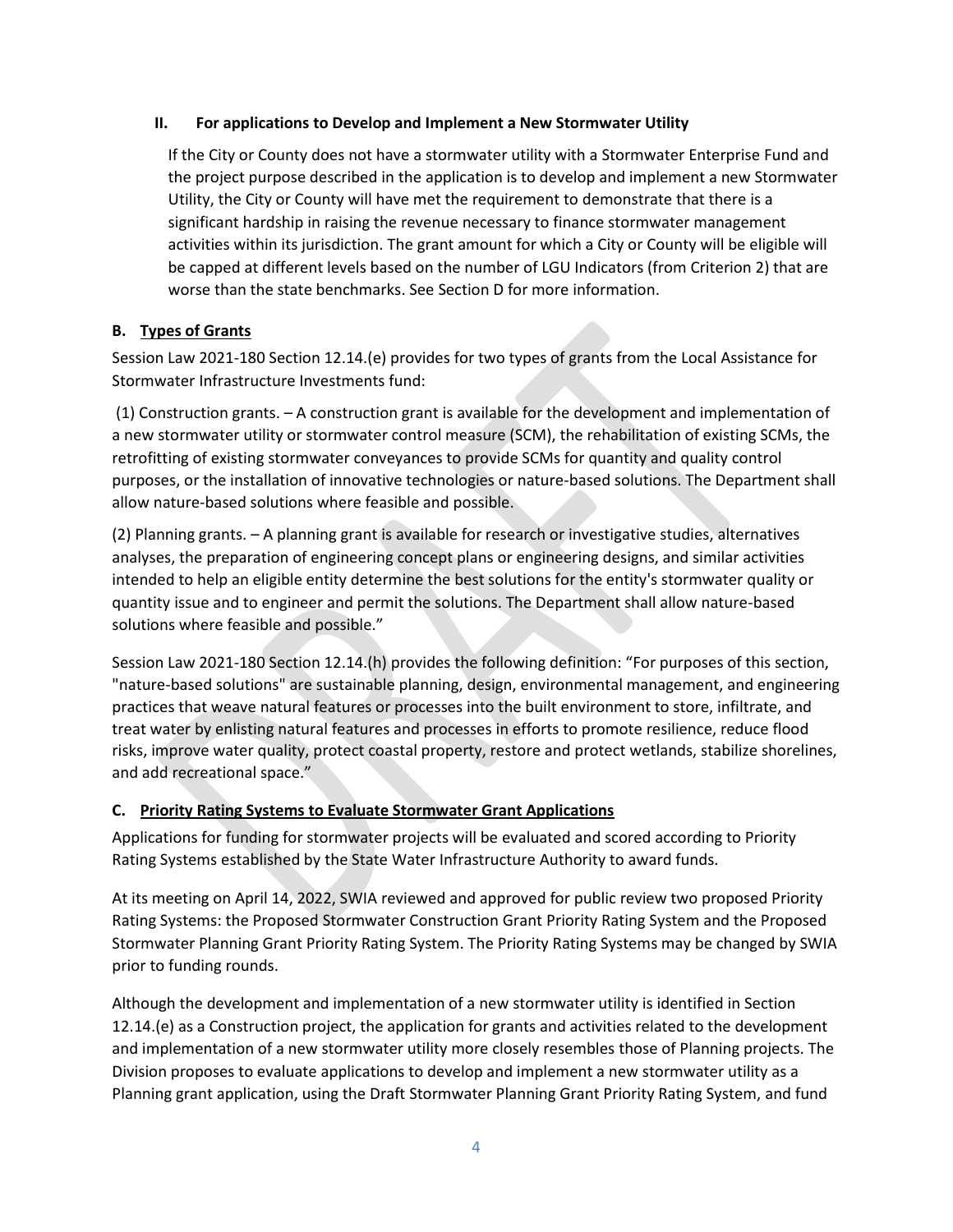the awarded projects with Construction grants. Proposed Stormwater Planning Grant Priority Rating System Line Item 2.E includes priority points for this type of project.

• **Proposed Priority Rating System to evaluate applications for Stormwater Construction Grants** (excluding applications to Develop and Implement a New Stormwater Utility)**:**

 $\blacksquare$ 

| <b>DRAFT Stormwater Construction Grant Priority Rating System</b>                                                                                                                                                                                                                                                                                                                                                                                                                                                                              |                                                                                                                                                                                                                                     |                          |                                          |  |
|------------------------------------------------------------------------------------------------------------------------------------------------------------------------------------------------------------------------------------------------------------------------------------------------------------------------------------------------------------------------------------------------------------------------------------------------------------------------------------------------------------------------------------------------|-------------------------------------------------------------------------------------------------------------------------------------------------------------------------------------------------------------------------------------|--------------------------|------------------------------------------|--|
| Instructions for Applicant: For each line item, mark "X" to claim the points for that line item. Be sure that your<br>narrative includes justification for every line item claimed. At the end of each category, provide the total points<br>claimed for each program in the subtotal row for that category. Then add the subtotals from each category and<br>enter the Total Points for All Categories in the last line. Note that some categories have a maximum allowed<br>points that may be less than the total of individual line items. |                                                                                                                                                                                                                                     |                          |                                          |  |
| Line<br>Item#                                                                                                                                                                                                                                                                                                                                                                                                                                                                                                                                  | Category 1 - Project Purpose<br>(Points will be awarded for only one Project Purpose: 1.A or 1.B or<br>1.C)                                                                                                                         | <b>Claimed</b><br>Yes/No | <b>Points</b>                            |  |
| 1.A                                                                                                                                                                                                                                                                                                                                                                                                                                                                                                                                            | Stormwater Quality - Stormwater Control Measures (SCMs) <sup>1</sup> :<br>Create new SCMs or improve, retrofit, repair, rehabilitate or replace<br>existing SCM infrastructure to control stormwater quality                        |                          |                                          |  |
| 1.A.1                                                                                                                                                                                                                                                                                                                                                                                                                                                                                                                                          | Proposed SCMs are nature-based solutions, OR                                                                                                                                                                                        |                          | 30                                       |  |
| 1.A.2                                                                                                                                                                                                                                                                                                                                                                                                                                                                                                                                          | Proposed SCMs are not nature-based solutions                                                                                                                                                                                        |                          | 25                                       |  |
| 1.B                                                                                                                                                                                                                                                                                                                                                                                                                                                                                                                                            | Stormwater Quality - Restoration <sup>2</sup> : Restoration of streams,<br>wetlands, buffers, or estuaries to control stormwater quality                                                                                            |                          | 25                                       |  |
| 1.B.1                                                                                                                                                                                                                                                                                                                                                                                                                                                                                                                                          | Project includes restoration of a first order stream and includes<br>stormwater infiltration SCMs                                                                                                                                   |                          | $\overline{2}$<br>(additional<br>points) |  |
| 1.B.2                                                                                                                                                                                                                                                                                                                                                                                                                                                                                                                                          | Project includes restoration of permanent riparian buffers to at<br>least 30 feet on both sides of the stream                                                                                                                       |                          | $\mathcal{P}$<br>(additional<br>points)  |  |
| 1.C                                                                                                                                                                                                                                                                                                                                                                                                                                                                                                                                            | Stormwater Quantity: Create or improve, retrofit, repair,<br>rehabilitate or replace existing stormwater infrastructure to control<br>stormwater quantity and reduce flooding<br>(This line item is NOT applicable for CWSRF funds) |                          | 25                                       |  |
| Maximum points for Category 1 - Project Purpose                                                                                                                                                                                                                                                                                                                                                                                                                                                                                                |                                                                                                                                                                                                                                     |                          | 30                                       |  |

 $<sup>1</sup>$  Stormwater quantity control projects are eligible for Line Item 1.A points if more than 50 percent of the</sup> construction cost of the project is for the stormwater quality portion of the project.

<sup>&</sup>lt;sup>2</sup> Not eligible for funding: activities that satisfy compensatory mitigation requirements under NCGS 143-214.11.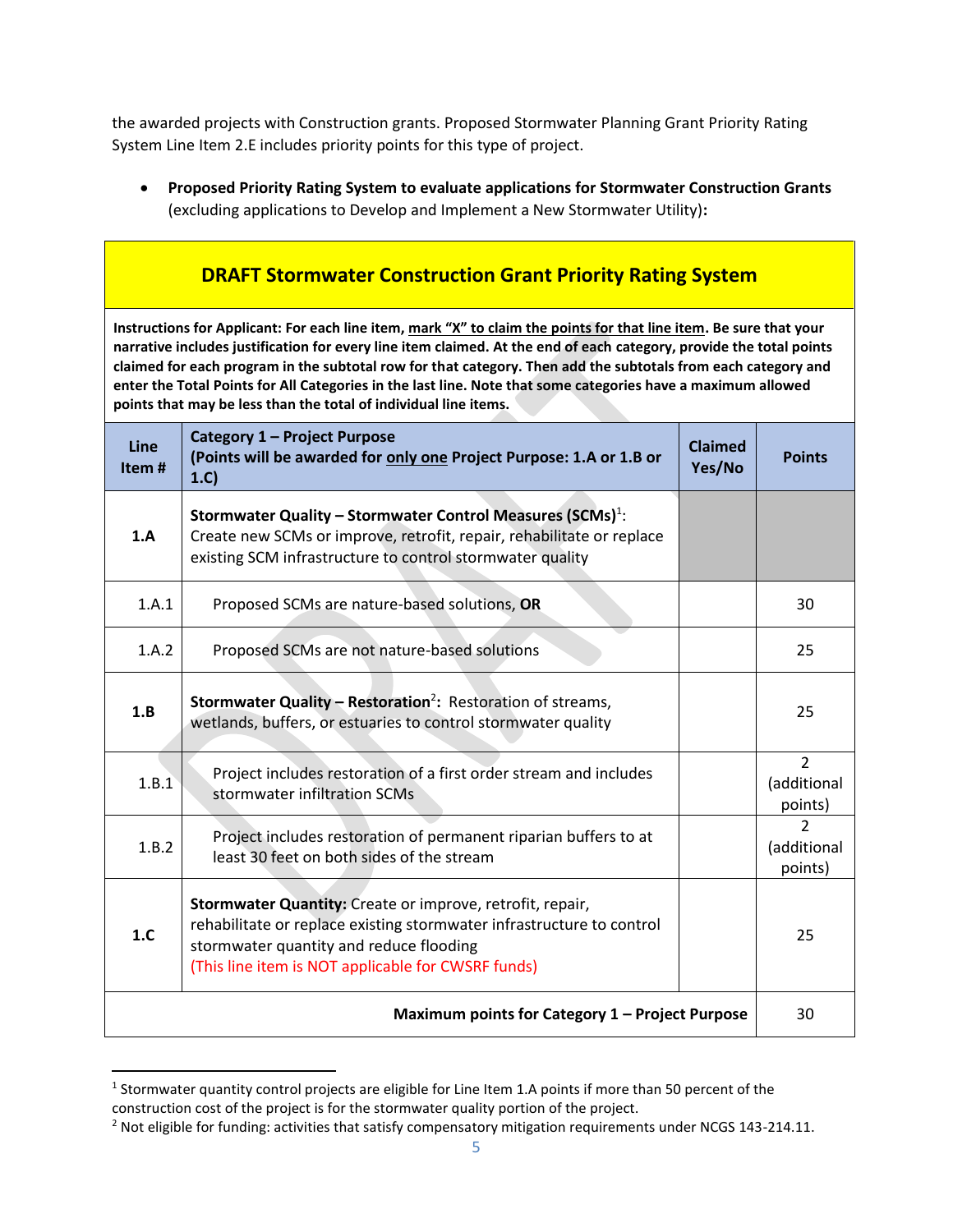| <b>DRAFT Stormwater Construction Grant Priority Rating System</b> |                                                                                                                                                                                                                                                             |                          |               |
|-------------------------------------------------------------------|-------------------------------------------------------------------------------------------------------------------------------------------------------------------------------------------------------------------------------------------------------------|--------------------------|---------------|
| Subtotal claimed for Category 1 - Project Purpose                 |                                                                                                                                                                                                                                                             |                          |               |
| Line<br>Item#                                                     | Category 2 - Project Benefits                                                                                                                                                                                                                               | <b>Claimed</b><br>Yes/No | <b>Points</b> |
| 2.A                                                               | <b>Water Quality Improvement</b>                                                                                                                                                                                                                            |                          |               |
| 2.A.1                                                             | Directly benefits subwatersheds that are impaired as noted on<br>the most recent version of the Integrated Report, OR                                                                                                                                       |                          | 25            |
| 2.A.2                                                             | Protection of Sensitive Waters (HQW, ORW, Tr, SA, UWL, PNA,<br>AFNA, SAV, WS I, WS II, WS III, WS IV* and WS V*) (* these Water<br>Supply Watershed classifications must be covered by an<br>approved Source Water Protection Plan to qualify), OR          |                          | 15            |
| 2.A.3                                                             | Achieves at least 35% reduction in both Total Nitrogen (TN) and<br><b>Total Phosphorus (TP)</b>                                                                                                                                                             |                          | 10            |
| 2.B                                                               | Flood Reduction <sup>3</sup>                                                                                                                                                                                                                                |                          |               |
| 2.B.1                                                             | Increases public safety by improving the entity's ability to access<br>and operate critical infrastructure during flood events such as<br>water and/or wastewater treatment infrastructure, schools,<br>hospitals, and/or emergency response facilities, OR |                          | 15            |
| 2.B.2                                                             | Reduces structural flooding in habitable structures, OR                                                                                                                                                                                                     |                          | 8             |
| 2.B.3                                                             | Reduces street flooding                                                                                                                                                                                                                                     |                          | 5             |
| 2.C                                                               | By working together, two or more units of local government improve<br>stormwater quality and/or quantity control (may require an<br>Interlocal Agreement or Resolutions between local government<br>units)                                                  |                          | 10            |
| 2.D                                                               | Enables the entity to address impacts to an area that is uniquely<br>vulnerable to future natural events that may be a result of increased<br>precipitation levels and frequency and/or sea level rise <sup>4</sup>                                         |                          | 3             |

<sup>&</sup>lt;sup>3</sup> Not eligible for funding: removing stream debris other than that which is incidental to the project, repairing or improving transportation infrastructure as the primary project benefit, and constructing or repairing dams, levees or other structures designed to retain waters within a stream channel.

<sup>4</sup> Inclusion of Line Item 2.D in the final Priority Rating System is contingent on the Division developing a method to assess this benefit in the funding application.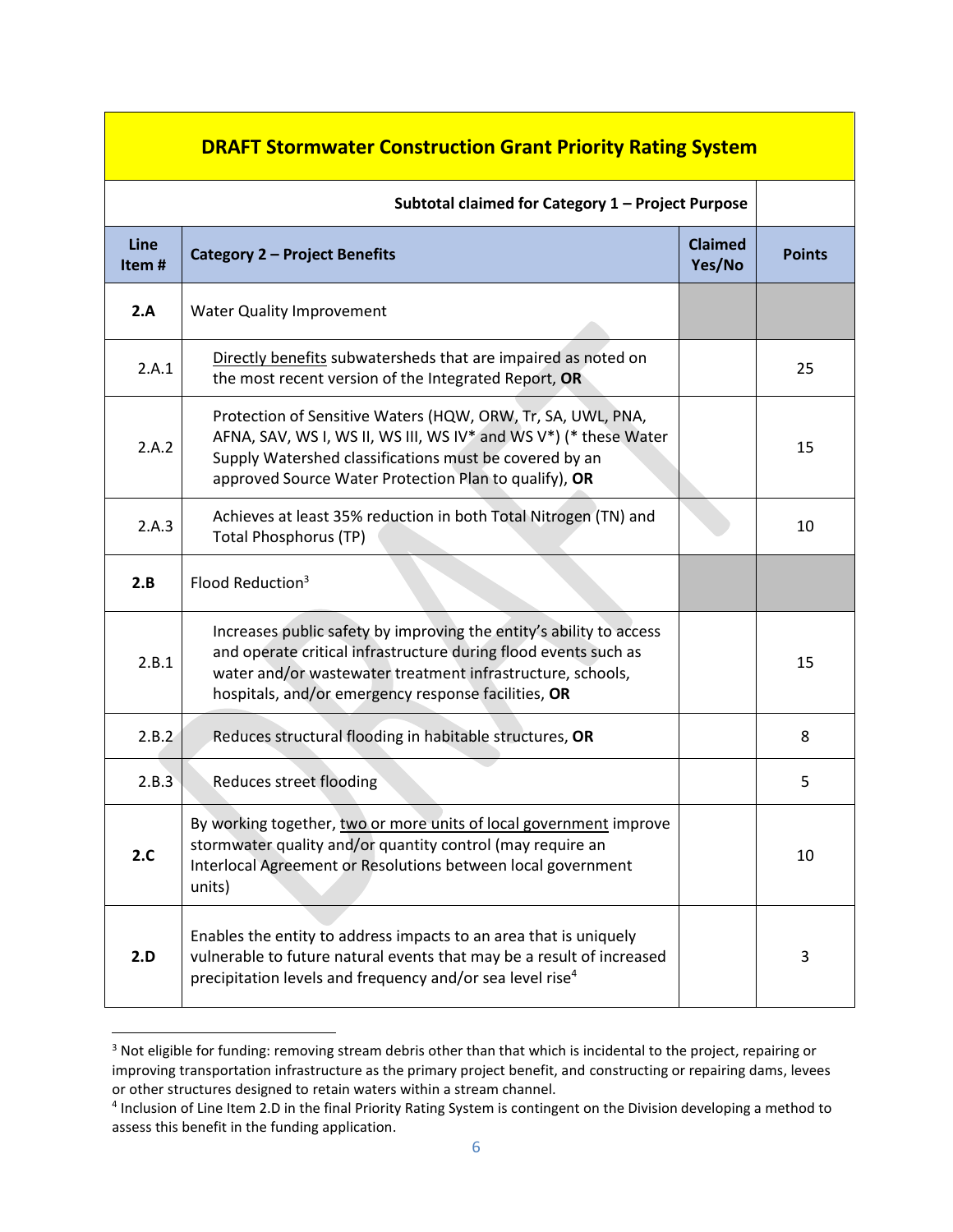| <b>DRAFT Stormwater Construction Grant Priority Rating System</b> |                                                                                                                                                                                                                                   |                          |               |
|-------------------------------------------------------------------|-----------------------------------------------------------------------------------------------------------------------------------------------------------------------------------------------------------------------------------|--------------------------|---------------|
| 2.E                                                               | Includes an innovative stormwater project as described in the<br>"Innovative Stormwater Program FAQs" section of the current NC<br>Land and Water Fund Innovative Stormwater Program Manual<br>https://nclwf.nc.gov/media/92/open |                          | 5             |
| 2.F                                                               | Improves compliance with the entity's NPDES Municipal Separate<br>Storm Sewer System (MS4) permit or helps the entity prepare to<br>comply with a future NPDES MS4 permit<br>(This line item is NOT applicable for CWSRF funds)   |                          | 3             |
| 2.G                                                               | Includes a public education component such as signage describing<br>the function of the stormwater quality or quantity infrastructure                                                                                             |                          | 1             |
|                                                                   | Maximum points for Category 2 - Project Benefits                                                                                                                                                                                  |                          | 35            |
| Subtotal claimed for Category 2 - Project Benefits                |                                                                                                                                                                                                                                   |                          |               |
| Line<br>Item#                                                     | Category 3 - System Management                                                                                                                                                                                                    | <b>Claimed</b><br>Yes/No | <b>Points</b> |
| 3.A                                                               | Local Planning                                                                                                                                                                                                                    |                          |               |
| 3.A.1                                                             | Entity has developed or is developing a local flood resiliency plan,<br>watershed plan, stormwater management plan, stream                                                                                                        |                          |               |
|                                                                   | restoration plan, or estuary restoration plan, and the proposed<br>project is included in the plan, as of the date of application, OR                                                                                             |                          | 5             |
| 3.A.2                                                             | Entity has implemented an Operation and Maintenance Plan for<br>stormwater infrastructure which includes inspections, repairs and<br>maintenance, as of the date of application                                                   |                          | 3             |
| 3.B                                                               | Entity has a current Stormwater Capital Improvement Plan (CIP) that<br>spans at least 5 years and proposed project is included in the CIP                                                                                         |                          | 2             |
| 3.C                                                               | <b>Stormwater Utility</b>                                                                                                                                                                                                         |                          |               |
| 3.C.1                                                             | Entity has established or is developing or implementing a<br>Stormwater Utility with a Stormwater Enterprise Fund, OR                                                                                                             |                          | 5             |
| 3.C.2                                                             | Entity has established or is developing or implementing a<br>Stormwater Management Program without a Stormwater<br><b>Enterprise Fund</b>                                                                                         |                          | 3             |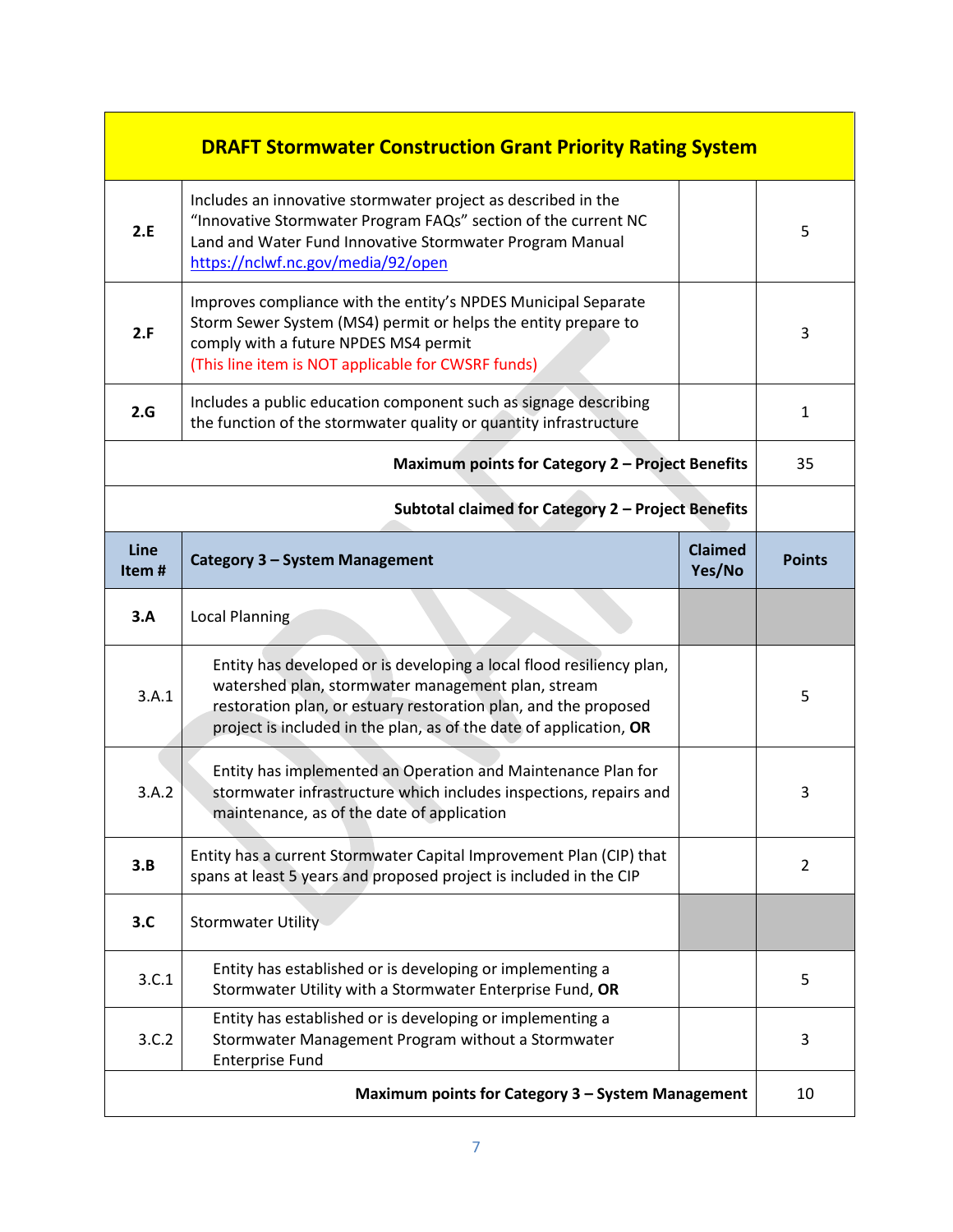| <b>DRAFT Stormwater Construction Grant Priority Rating System</b>         |                                                                                                                                                                                                                                                                                                                                                                                                    |                   |               |
|---------------------------------------------------------------------------|----------------------------------------------------------------------------------------------------------------------------------------------------------------------------------------------------------------------------------------------------------------------------------------------------------------------------------------------------------------------------------------------------|-------------------|---------------|
| Subtotal claimed for Category 3 - System Management                       |                                                                                                                                                                                                                                                                                                                                                                                                    |                   |               |
| Line<br>Item#                                                             | Category 4 - Affordability                                                                                                                                                                                                                                                                                                                                                                         | Claimed<br>Yes/No | <b>Points</b> |
| 4.A                                                                       | Population less than 10,000                                                                                                                                                                                                                                                                                                                                                                        |                   | 3             |
| 4.B                                                                       | Local Government Unit (LGU) Indicators <sup>5</sup>                                                                                                                                                                                                                                                                                                                                                |                   |               |
| 4.B.1                                                                     | 3 out of 5 LGU indicators worse than state benchmark, OR                                                                                                                                                                                                                                                                                                                                           |                   | 8             |
| 4.B.2                                                                     | 4 out of 5 LGU indicators worse than state benchmark, OR                                                                                                                                                                                                                                                                                                                                           |                   | 10            |
| 4.B.3                                                                     | 5 out of 5 LGU indicators worse than state benchmark                                                                                                                                                                                                                                                                                                                                               |                   | 12            |
| 4.C                                                                       | Project benefits disadvantaged areas: 50 percent or more of the<br>total project cost will benefit disadvantaged areas. Disadvantaged<br>areas will be based on either NC DEQ's determination of "Potentially<br>Underserved Block Groups" or Tribal boundaries displayed on the NC<br>DEQ Community Mapping System, or information as described in the<br><b>Guidance Document for applicants</b> |                   | 10            |
| Maximum points for Category 4 - Affordability                             |                                                                                                                                                                                                                                                                                                                                                                                                    |                   | 25            |
| Subtotal claimed for Category 4 - Affordability                           |                                                                                                                                                                                                                                                                                                                                                                                                    |                   |               |
| <b>Total Points for All Categories for Stormwater Construction Grants</b> |                                                                                                                                                                                                                                                                                                                                                                                                    |                   |               |

• **Draft Priority Rating System to evaluate applications for Stormwater Planning Grants**  (including applications to Develop and Implement a New Stormwater Utility)**:**

| <b>DRAFT Stormwater Planning Grant Priority Rating System</b> |                                                                                                     |               |  |
|---------------------------------------------------------------|-----------------------------------------------------------------------------------------------------|---------------|--|
| Line<br>Item#                                                 | Category 1 - Project Benefits                                                                       | <b>Points</b> |  |
| 1.A                                                           | Link between challenges and how the study will help address the challenges                          | $0 - 5$       |  |
| 1.B                                                           | How the study will be used to develop and prioritize future projects that address<br>the challenges | $0 - 3$       |  |

<sup>&</sup>lt;sup>5</sup> Five LGU indicators as shown in a table on page 3: population change, poverty rate, median household income, unemployment rate, and per capita appraised value of property.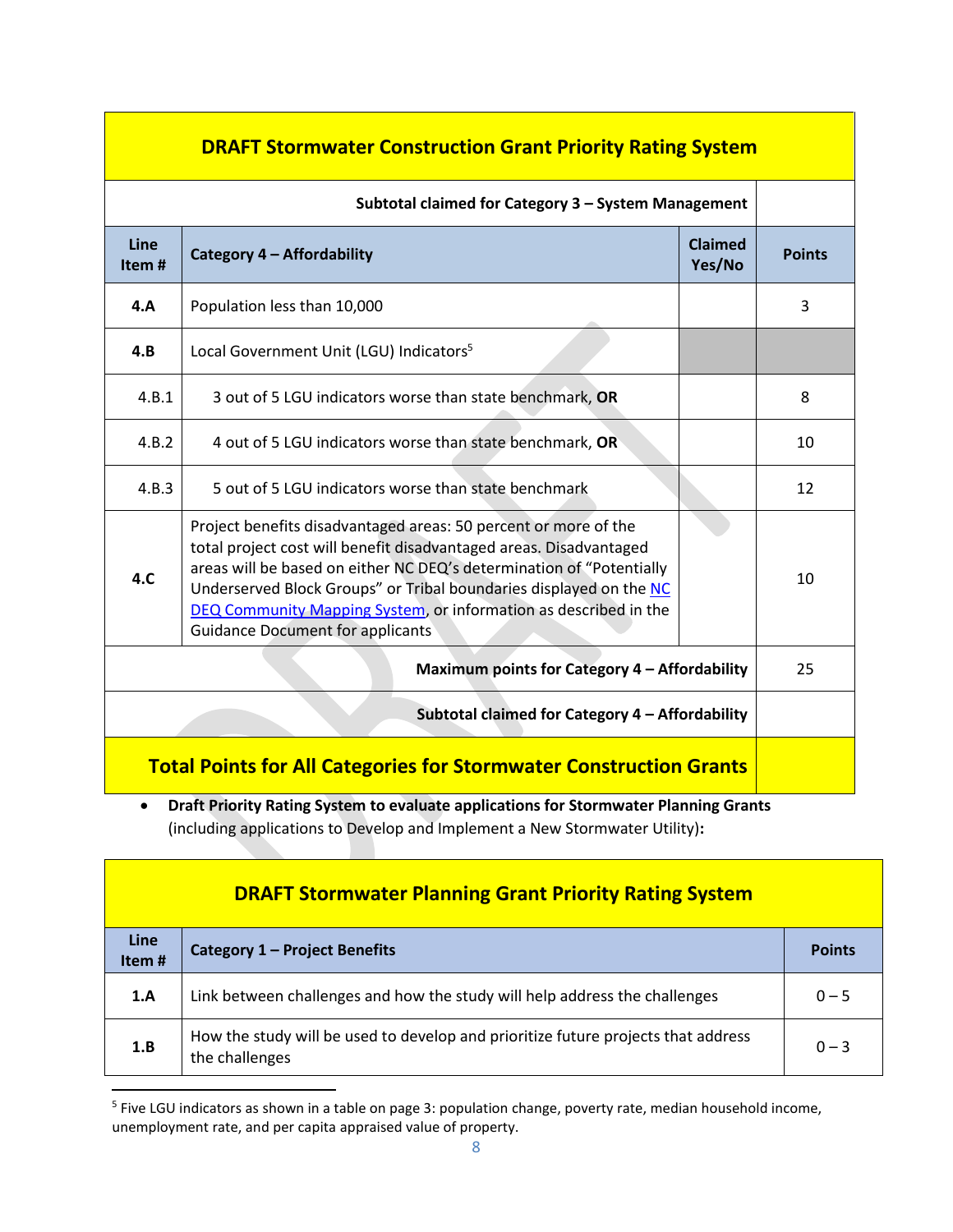|               | <b>DRAFT Stormwater Planning Grant Priority Rating System</b>                                                                                                                                                                                                                                                                                                                                |                |
|---------------|----------------------------------------------------------------------------------------------------------------------------------------------------------------------------------------------------------------------------------------------------------------------------------------------------------------------------------------------------------------------------------------------|----------------|
| 1.C           | Study will directly improve compliance with the entity's NPDES Municipal Separate<br>Storm Sewer System (MS4) permit or will help the entity prepare to comply with a<br>future NPDES MS4 permit                                                                                                                                                                                             | 3              |
| 1.D           | Study is a collaborative effort with other local government units                                                                                                                                                                                                                                                                                                                            | 3              |
| 1.E           | Study area is a subwatershed that is impaired as noted on the most recent version<br>of the Integrated Report, or study will directly support protection of Sensitive<br>Waters (HQW, ORW, Tr, SA, UWL, PNA, AFNA, SAV, WS I, WS II, WS III, WS IV* and<br>WS V*) (* these Water Supply Watershed classifications must be covered by an<br>approved Source Water Protection Plan to qualify) | 2              |
| 1.F           | Study will directly address areas that are uniquely vulnerable to impacts from future<br>natural events that may be a result of increased precipitation levels and frequency<br>and/or sea level rise <sup>6</sup>                                                                                                                                                                           | 1              |
| Line<br>Item# | Category 2 - System Management                                                                                                                                                                                                                                                                                                                                                               | <b>Points</b>  |
|               |                                                                                                                                                                                                                                                                                                                                                                                              |                |
| 2.A           | At least one person working for or with the entity is designated as responsible for<br>stormwater management                                                                                                                                                                                                                                                                                 | 0 or 1         |
| 2.B           | Status of implementing results of previous planning study or studies                                                                                                                                                                                                                                                                                                                         | $0$ or $1$     |
| 2.C           | Level of entity's staff involvement in planning project development and<br>implementation                                                                                                                                                                                                                                                                                                    | 0 or 1         |
| 2.D           | Entity has, or the study will create or update, a stormwater management plan for<br>the study area                                                                                                                                                                                                                                                                                           | 4              |
| 2.E           | Study will develop and implement a new Stormwater Utility                                                                                                                                                                                                                                                                                                                                    | 5              |
| Line<br>Item# | <b>Category 3 - Affordability</b>                                                                                                                                                                                                                                                                                                                                                            | <b>Points</b>  |
| 3.A           | Population less than 10,000                                                                                                                                                                                                                                                                                                                                                                  | $\overline{2}$ |
| 3.B           | Local Government Unit (LGU) Indicators7                                                                                                                                                                                                                                                                                                                                                      |                |

<sup>&</sup>lt;sup>6</sup> Inclusion of Line Item 1.F in the final Priority Rating System is contingent on the Division developing a method to assess this benefit in the funding application.

<sup>&</sup>lt;sup>7</sup> Five LGU indicators as shown in a table on page 3: population change, poverty rate, median household income, unemployment rate, and per capita appraised value of property.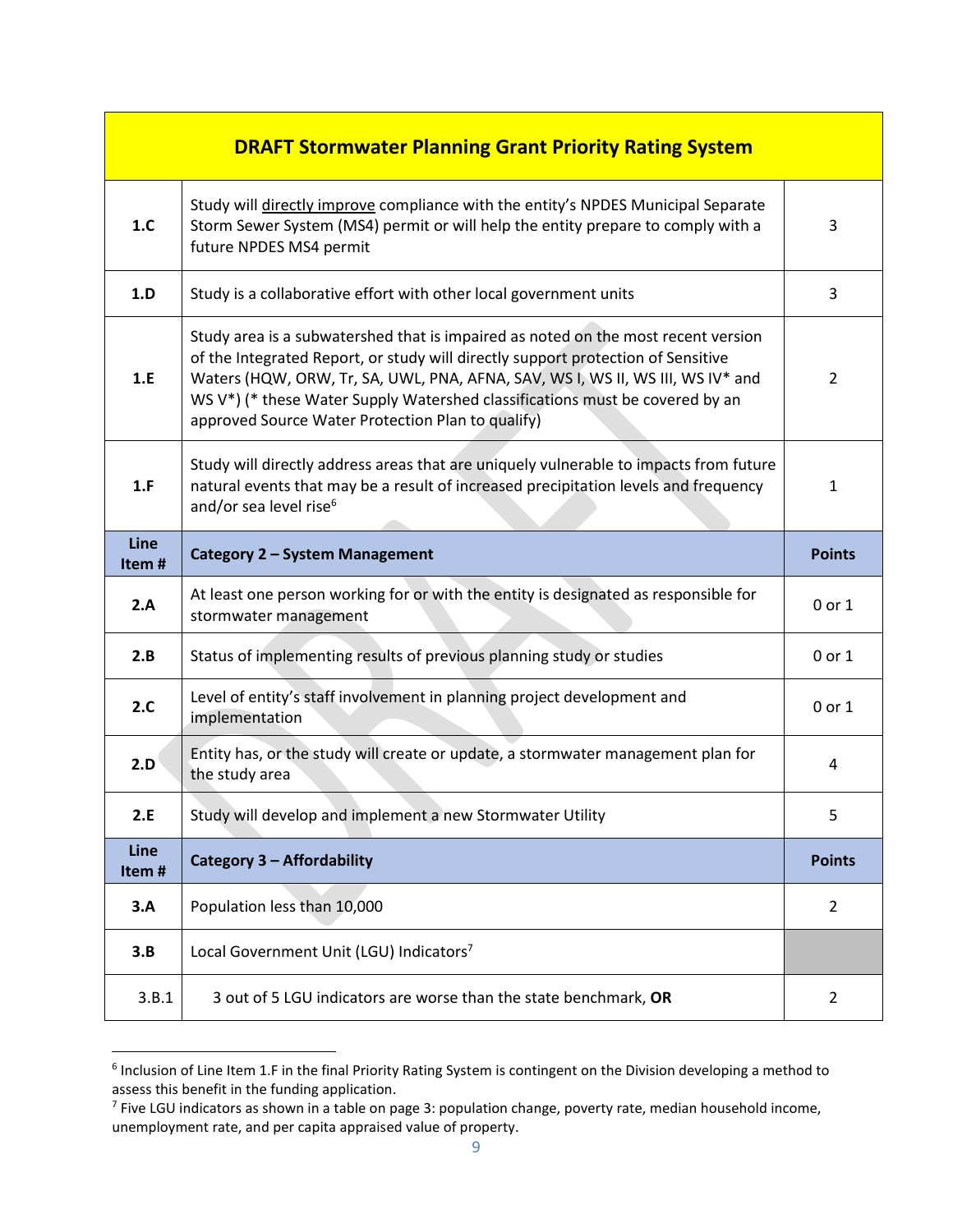| <b>DRAFT Stormwater Planning Grant Priority Rating System</b>         |                                                                                                                                                                                                                                                                                                                                                               |   |  |
|-----------------------------------------------------------------------|---------------------------------------------------------------------------------------------------------------------------------------------------------------------------------------------------------------------------------------------------------------------------------------------------------------------------------------------------------------|---|--|
| 3.B.2                                                                 | 4 out of 5 LGU indicators are worse than the state benchmark, OR                                                                                                                                                                                                                                                                                              | 4 |  |
| 3.B.3                                                                 | 5 out of 5 LGU indicators are worse than the state benchmark                                                                                                                                                                                                                                                                                                  | 6 |  |
| 3.C.                                                                  | Project benefits disadvantaged areas: The study area includes disadvantaged areas.<br>Disadvantaged areas will be based on either NC DEQ's determination of "Potentially<br>Underserved Block Groups" or Tribal boundaries displayed on the NC DEQ<br><b>Community Mapping System, or information as described in the Guidance</b><br>Document for applicants | 4 |  |
| <b>Total Points for All Categories for Stormwater Planning Grants</b> |                                                                                                                                                                                                                                                                                                                                                               |   |  |

#### **D. Grant Limits**

Per Section 12.14.(c), of the approximately \$82,000,000 in undirected funds, seventy percent of the funds are allocated for construction grants (a total of approximately \$57.4 million) and thirty percent of the funds are allocated for planning grants (approximately \$24.6 million). There will be no match requirements for grants from the Local Assistance for Stormwater Infrastructure Investments Fund.

Session Law 2021-180 Section 12.14.(f) defines the statutory maximum limits that apply to grants from this Fund as: "(1) Construction grants may not exceed fifteen million dollars (\$15,000,000), and (2) Planning grants may not exceed five hundred thousand dollars (\$500,000)". To extend access of the limited available stormwater grant funds to more units of local government, the Division will limit stormwater construction grants, stormwater planning grants, and new stormwater utility grants as follows:

#### **1. Stormwater Construction Grants**

Stormwater construction grants, except for the development and implementation of a new stormwater utility, will be limited to up to \$5,000,000 per applicant per grant cycle. If two or more units of local government work together to improve stormwater quality and/or quantity control under one project, the total amount of the stormwater construction grant will be limited to up to \$7,500,000 per grant cycle.

#### **2. Stormwater Planning Grants**

Stormwater planning grants will be limited to up to \$400,000 per applicant per grant cycle. If the study is a collaborative effort with other local government units, the total amount of the stormwater planning grant will be limited to up to \$500,000 per grant cycle.

#### **3. Development and Implementation of New Stormwater Utility Grants**

The grant amount for an eligible entity to develop and implement a new stormwater utility will be limited to different amounts based on the number of Local Government Unit (LGU) Indicators that are worse than the state benchmarks shown in the table below: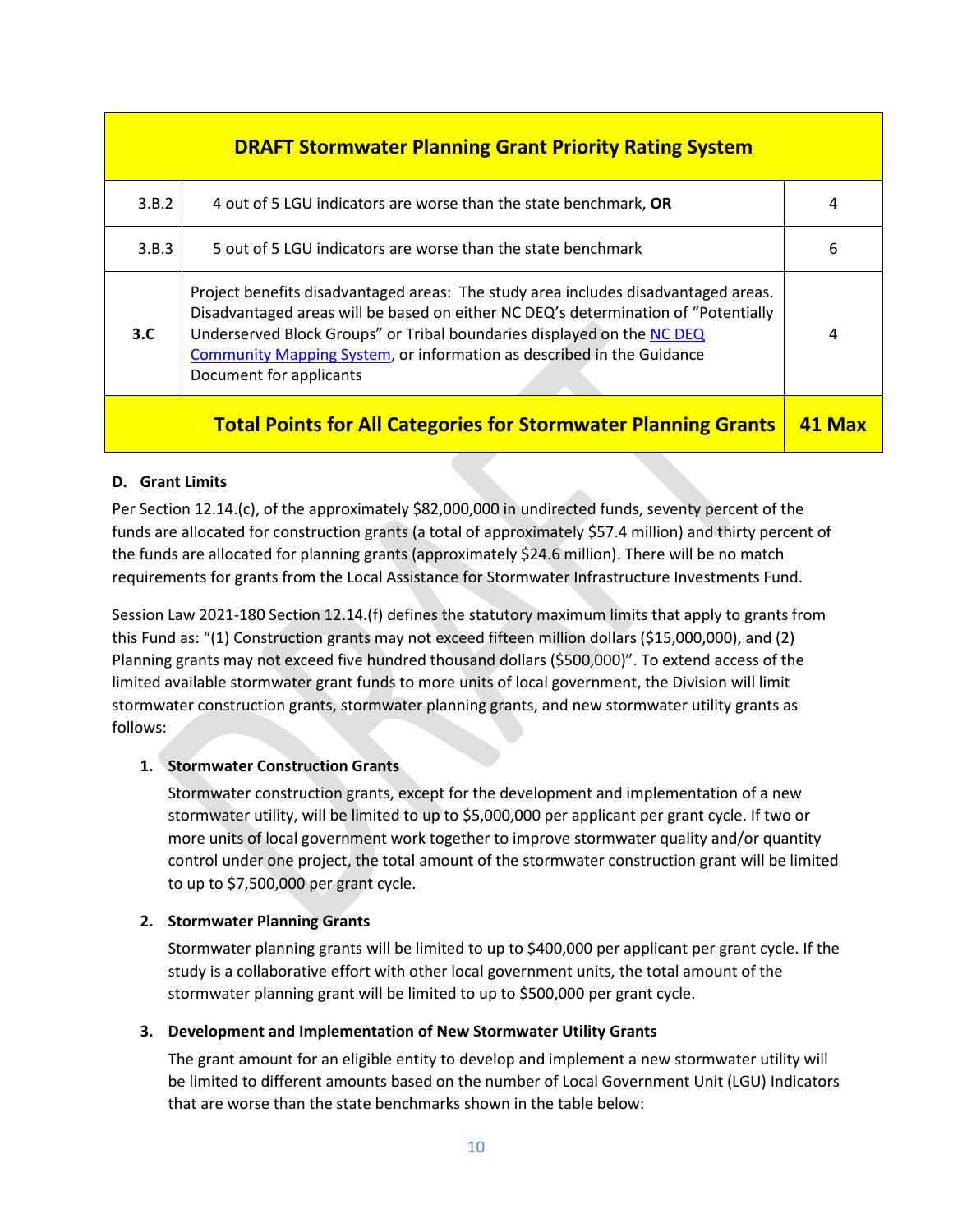| Local Government Unit (LGU) Indicator  |        | Spring 2022 State Benchmark (for<br>reference only; benchmarks are<br>updated annually) |
|----------------------------------------|--------|-----------------------------------------------------------------------------------------|
| <b>Population Change</b>               | $\leq$ | 4.26%                                                                                   |
| <b>Poverty Rate</b>                    | $>=$   | 14.7                                                                                    |
| Median Household Income                | <=     | \$54,602                                                                                |
| <b>Unemployment Rate</b>               | $>=$   | 3.9%                                                                                    |
| Per Capita Appraised Value of Property | <=     | \$119,594                                                                               |

- If an entity demonstrates that 0, 1, or 2 of its five LGU Indicators are worse than the state benchmark, the amount of grant funds that may be awarded for the development and implementation of a new stormwater utility is limited to up to \$400,000.
- If an entity demonstrates that 3, 4 or 5 of its five LGU Indicators are worse than the state benchmark, the amount of grant funds that may be awarded for the development and implementation of a new stormwater utility is limited to up to \$500,000.

Any ARPA funds directly allocated to recipients in the Current Operations Appropriations Act of 2021 for directed projects under Section 12.14.(b) will count towards an entity's initial award and additional incremental awards.

### **E. Anticipated Application Acceptance Date**

The Division anticipates accepting applications for stormwater funding to be awarded from the Local Assistance for Stormwater Infrastructure Investments fund starting with the Fall 2022 funding round, with applications due September 30, 2022 and awards determined as early as February 2023. Future funding rounds will be used to award any remaining ARPA funds.

#### **F. Anticipated Timeline of the Administration Plan for ARPA Grants for Stormwater Projects**

- 1. January-July 2022: the Division and SWIA develop Priority Rating Systems for stormwater infrastructure investments, with public review and stakeholder input.
	- a. May-June 3, 2022: Public review of proposed Administration Plan and Priority Rating Systems
	- b. July 13, 2022: SWIA meeting to review public comments and review and approve final Priority Rating Systems
- 2. July August 2022: Division posts Fall 2022 funding application materials, announces administration plan and application process, conducts trainings for funding applications.
- 3. September 30, 2022: Fall 2022 application deadline for stormwater projects (first round).
- 4. February 2023 and later: SWIA awards Fall 2022 ARPA stormwater grants.

If ARPA funding remains available for a second round of funding:

- 5. May 1, 2023: Spring 2023 application deadline for stormwater projects (second round).
- 6. July 2023: SWIA awards Spring 2023 ARPA stormwater grants if funding is available.